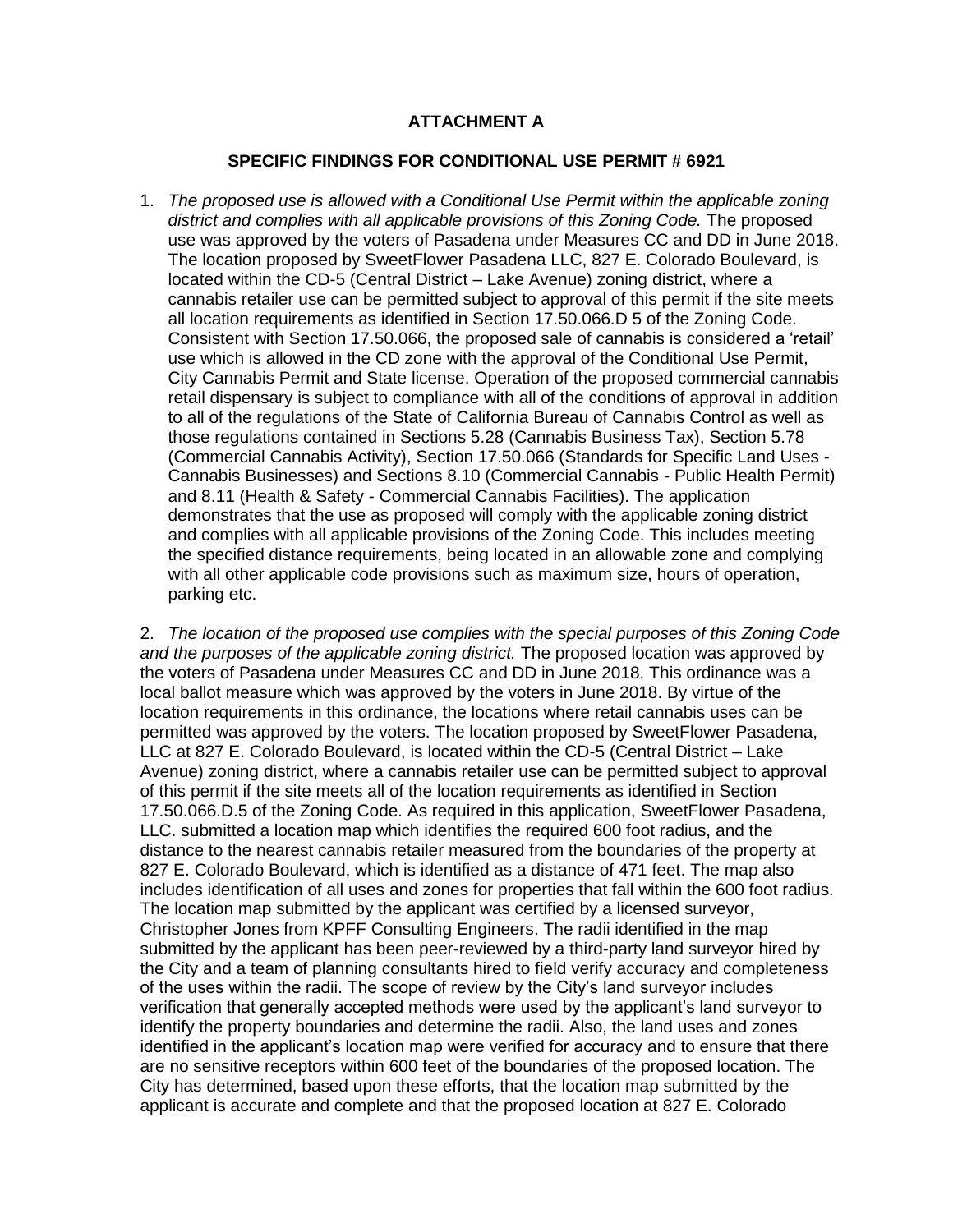Boulevard is compliant with all various zoning and location requirements of Section 17.050.066 D of the P.M.C. for commercial cannabis retailers. The applicable zoning district is the CD-5 (Central District – Lake Avenue) zoning district. Per Section 17.30.020 the primary purpose of the CD-5 zoning district is to support Lake Avenue as a pedestrianoriented high-end commercial street, including regional office space and local shopping. As previously noted, the voters of Pasadena approved the retail sales of cannabis and an approved zone is the CD-5 (Central District – Lake Avenue) zoning district. Introducing a retail use is consistent with the purpose of the CD-5 zone as it is a retail use in a commercial area of the City that was intended to attract a variety of retail types, mixed-use and small, independent businesses that diversify the mix of land uses. The proposed use will occupy a vacant unit within an existing commercial building. Retail sales at this location is consistent with the special purposes of the zoning code and the purposes of the applicable zoning district. There is no conflict with the purposes of the Zoning Code by allowing the use of the site for retail sales.

- 2. *The proposed use is in conformance with the goals, policies, and objectives of the*  General Plan and the purpose and intent of any applicable specific plan. Granting of the requested Conditional Use Permit is consistent with General Plan Land Use Element – Goal 2, Land Use Diversity which encourages the maintenance of existing and development of new land uses that cumulatively provide for the diverse needs of Pasadena's residents and businesses offering a variety of employment opportunities, are economically prosperous and sustainable, and respect the City's environmental setting. General Plan Policy 2.3 (Commercial Businesses) calls for the designation of sufficient land to enable a broad range of viable commercial uses in Pasadena's Central District, Transit and Neighborhood Villages, and commercial corridors. The proposed commercial cannabis retail use will serve both local and regional needs, reducing the needs for residents to travel to adjoining communities, capturing a greater share of local spending, and offering a diversity of employment opportunities. Additionally, the General Plan reaffirms the City's commitment to providing diverse, active, prosperous and welldesigned commercial corridors and districts that provide a diversity of goods, services and entertainment, including Policy 25.1 (Diversity of Uses) which actually encourages the development of a broad range of commercial uses. The proposed commercial cannabis retailer is a new land use that was approved by the voters of the City of Pasadena. Excluding the use is in direct conflict with this General Plan policy that encourages diversification of land uses. Consistent with Section 17.50.066, the proposed sale of cannabis is considered a 'retail' use that is allowed in the CD-5 with the approval of the Conditional Use Permit, City Cannabis Permit and State license. There is nothing in the location requirements that precludes use of the proposed site for a retail cannabis use.
- 4. Th*e establishment, maintenance, or operation of the use would not, under the circumstances of the particular case, be detrimental to the health, safety, or general welfare of persons residing or working in the neighborhood of the proposed use.* The provisions of the Medicinal and Adult Use Cannabis Regulation and Safety Act (MAUCRSA) accommodate the needs of medically ill persons that require treatment with medicinal cannabis as recommended by their health care provider, and provide access to adult-use cannabis for persons over the age of 21 while imposing sensible regulations on the use of land to protect the city's residents, neighborhoods, and businesses from disproportionately negative secondary impacts that can arise from such uses. Ballot Measures CC and DD, passed by Pasadena voters in June 2018 as local initiatives, allow a limited number of cannabis retailers, cultivators, and testing labs to operate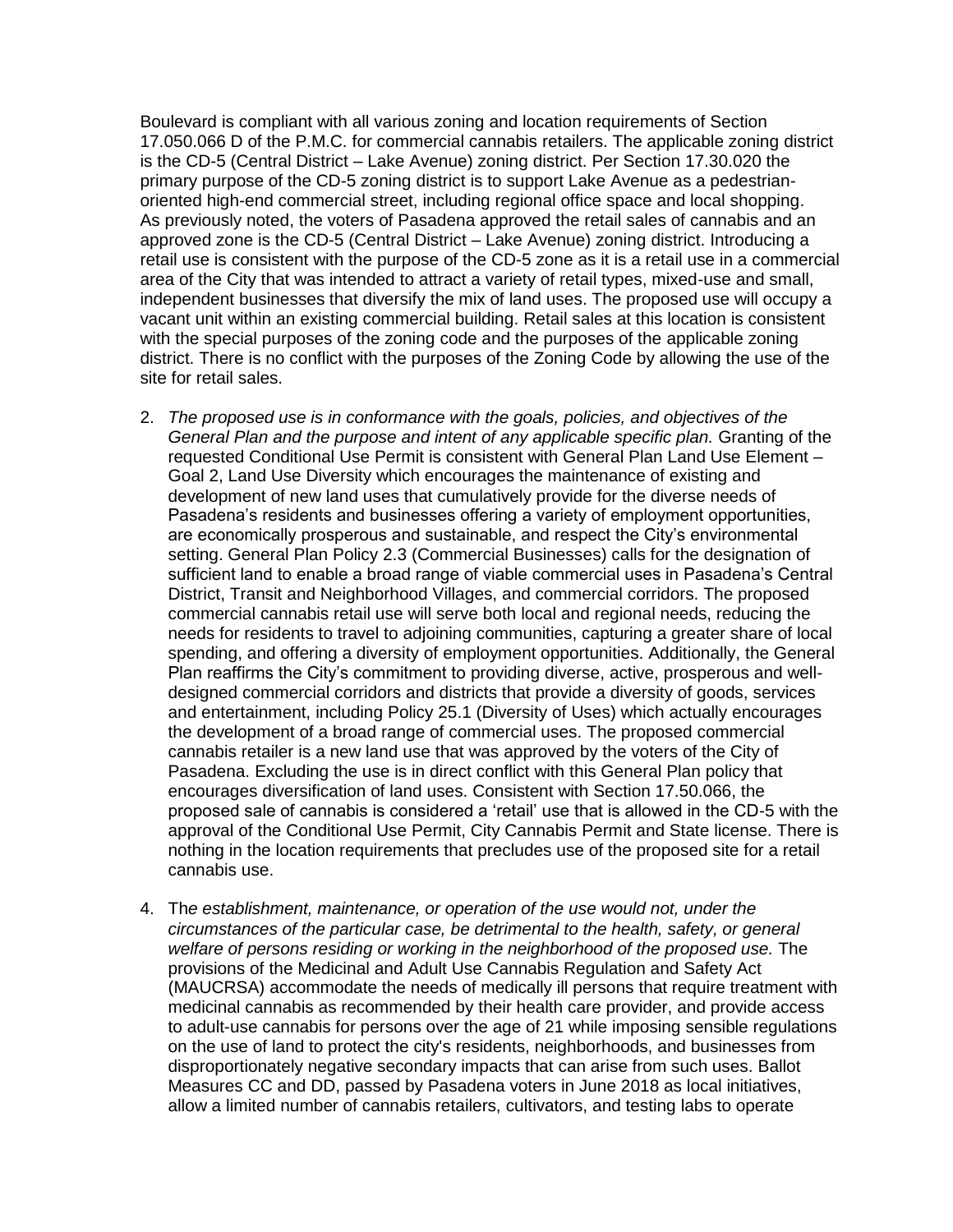within specific zoning areas in the City and levy a business license tax on commercial cannabis businesses. Limitations and requirements were included in the measures to regulate the cultivation, processing, manufacturing, testing, sale, delivery, distribution, and transportation of medicinal and adult-use cannabis and cannabis products in a responsible manner to protect the health, safety, and welfare of residents and community members and to enforce rules and regulations consistent with state law. Adherence to the State of California Bureau of Cannabis Control's strict operational regulations for a storefront cannabis retailer under a Type-10 license is required in addition to compliance with the City's various additional operational, taxation, security and health-related regulations contained in Sections 5.28 (Cannabis Business Tax), Section 5.78 (Commercial Cannabis Activity), Section 17.50.066 (Standards for Specific Land Uses - Cannabis Businesses) and Sections 8.10 (Commercial Cannabis - Public Health Permit) and 8.11 (Health & Safety - Commercial Cannabis Facilities). The proposed Conditional Use Permit application meets all applicable code requirements of the Zoning Code and will conditioned to comply with all regulations of the Pasadena Municipal Code, the Cannabis Permit and the State of California. The proposed use is retail in a location that has historically been occupied by other types of retail uses. The only site improvements are limited to tenant improvements.

- 5. *The use, as described and conditionally approved, would not be detrimental or injurious to property and improvements in the neighborhood or to the general welfare of the City.* This application is for the proposed establishment of a commercial cannabis retailer at 827 E. Colorado Boulevard in the CD-5 (Central District – Lake Avenue) zoning district. The voters of Pasadena approved the retail sales of cannabis under Measures CC and DD with specific regulations. The proposed location has been determined to meet all of the zoning and location requirements identified in Section 17.50.066 D of the Pasadena Municipal Code, and there are no sensitive receptors within 600' of the project's property boundaries and no other cannabis dispensaries within 450'. The applicant does not propose an increase to the existing building footprint. Operation of the proposed commercial cannabis retail dispensary is subject to compliance with all of the conditions of approval of this grant in addition to all of the regulations of the State of California Bureau of Cannabis Control as well as those regulations contained in Sections 5.28 (Cannabis Business Tax), Section 5.78 (Commercial Cannabis Activity), Section 17.50.066 (Standards for Specific Land Uses - Cannabis Businesses) and Sections 8.10 (Commercial Cannabis - Public Health Permit) and 8.11 (Health & Safety - Commercial Cannabis Facilities). As conditioned, the operation of a commercial cannabis retail storefront will not be detrimental or injurious to property and improvements in the neighborhood or to the general welfare of the City. The proposed use is retail in a location that has historically been occupied by other types of retail uses. The only site improvements are limited to tenant improvements. The project will be subject to design review to ensure that any exterior modifications are consistent with applicable design guidelines.
- 6. *The design, location, operating characteristics, and size of the proposed use would be compatible with the existing and future land uses in the vicinity in terms of aesthetics values, character, scale, and view protection.* The proposed location was approved by the voters of Pasadena in 2018 under Measures CC and DD. The granting of this Conditional Use Permit will allow an approved retail use pursuant to Section 17.050.066 D5 which allows for 'commercial cannabis retailers'. Commercial cannabis retail sales is considered a 'retail' use and the use of the existing commercial building is consistent with surrounding land uses which include retail, commercial and mixed uses. The applicant will not alter the existing height, setbacks, or expand the existing building envelope or footprint. Any exterior changes are